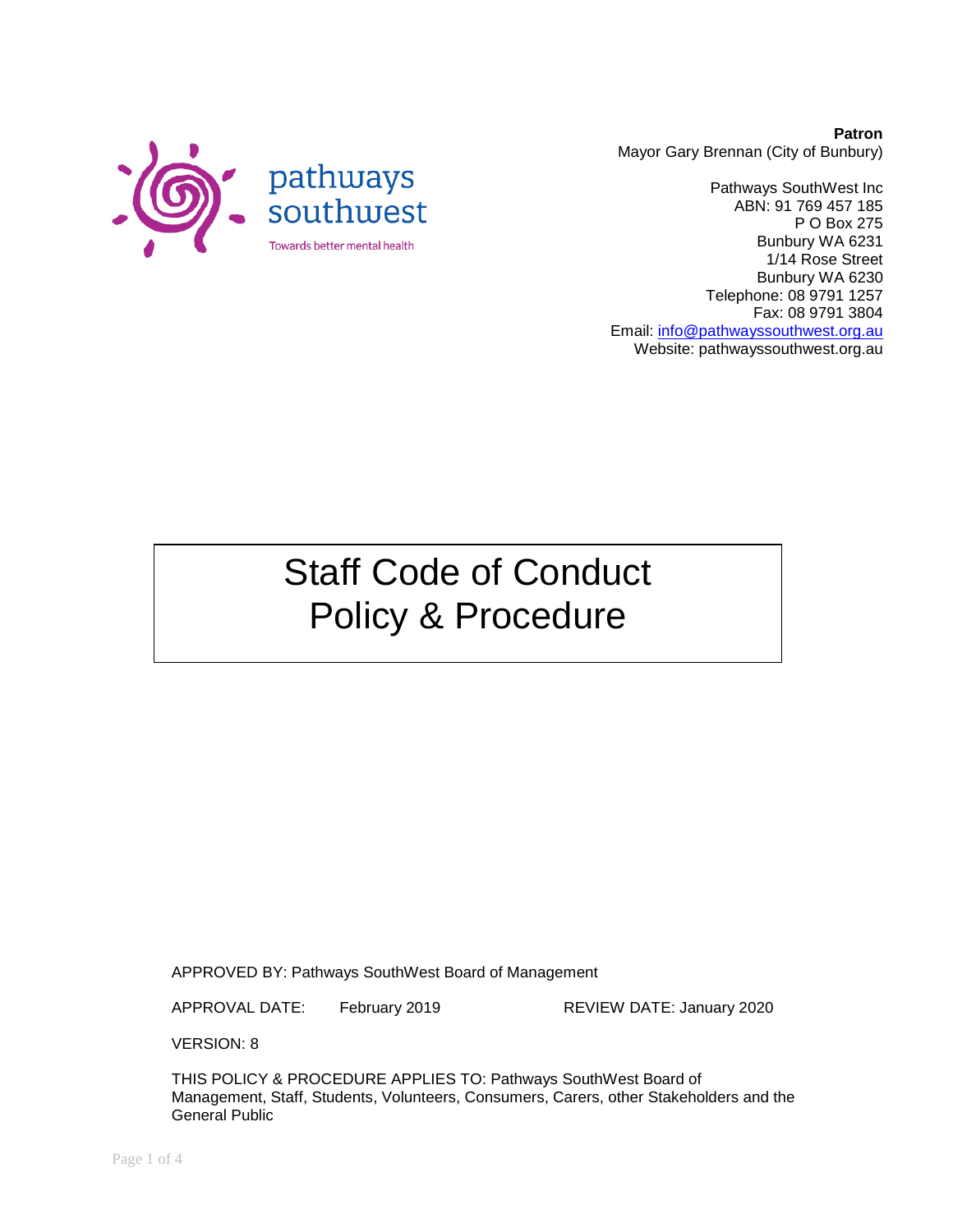## **Staff Code of Conduct**

### **Policy & Procedure**

#### **Policy**

This policy outlines the required standard of conduct for staff of Pathways SouthWest Inc. It will assist to understand your responsibilities and in determining the appropriate course of action when faced with an ethical issue.

Note: Staff refers to employees, volunteers and students on placement.

#### **Procedure**

#### **All staff are required to adhere to the following:**

- 1. When performing your duties, you will be guided by the relevant legislation, delegations, policy, guidelines and this Code to assist you to make sound decisions.
- 2. Where you are faced with a matter that is not easily addressed by existing legislation, delegations, policy, guidelines or this Code, you are encouraged to work through those matters with a member of the Management team.
- 3. Carry out duties in a safe and competent manner, in accordance with the relevant job description, the policies and the constitution of Pathways SouthWest.
- 4. Represent and promote Pathways SouthWest in a positive manner and refrain from public criticism or negative comment about the organisation. This includes all social media outlets for example Facebook, Twitter, blogs or other forms of social media (but is not limited to these).
- 5. Only the Chief Executive Officer and the President are authorised to make any representation of Pathways SouthWest to the media.
- 6. Perform duties in accordance with relevant legislative, industrial and administrative requirements. This includes but is not limited to Mental Health Act 2014, Carers Recognition Act 2004 (WA), Carer Recognition Act 2010 (Cwlth), National Mental Health Standards, Occupational Safety and Health Act 1984, Residential Tenancy Act 1987, Disability Services Act 1993, Australian Health Practitioner Regulation Agency (AHPRA) registration.
- 7. Treat clients, volunteers and staff with courtesy and respect.
- 8. Maintain work relationships based upon organisational values (Hope, Courage, Respect, Humility & Responsibility) so that everyone has trust and confidence that relationship boundaries are not crossed.
- 9. Ensure all relevant information obtained whilst carrying out organisational duties is kept confidential.
- 10.Treat equipment and goods that are owned, leased or otherwise in the control of Pathways SouthWest, with respect and care at all times.
- 11.Will not use or be under the influence of alcohol and/or illicit drugs, when carrying out work duties.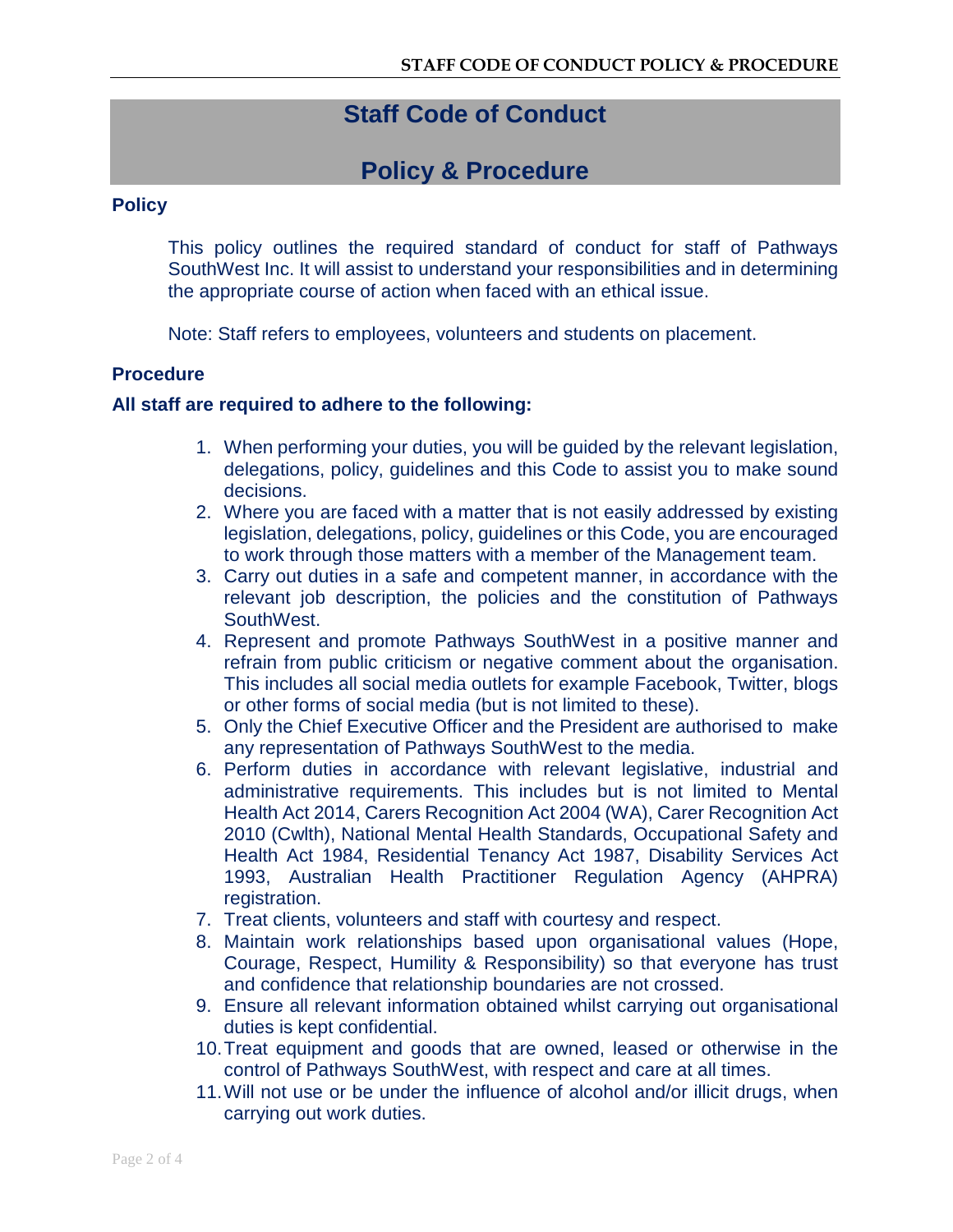- 12.Be of a neat and tidy appearance that is safe, appropriate and culturally acceptable to the type of work, being carried out (to meet all OHS requirements for example when gardening wearing PPE i.e. closed in shoes, hat and sunscreen).
- 13.Gifts or benefits which exceed \$15 in value must not be accepted. Gifts of either money or lottery tickets must not be accepted.
- 14.Any conflict of interest, either actual or potential, must be reported to the line manager immediately. It is an individual staff member's responsibility to identify if possible areas of conflicts of interest may exist (Could include trading in goods and/or services with clients). Exceptions to this trade prohibition will be considered by the Board of Management on the submission of a written application
- 15.Staff are bound by this code of conduct for a period of six months following cessation of employment with Pathways SouthWest. Adherence to confidentiality is to continue after cessation of employment.
- 16.Publicly and privately support the organisation and each other, acknowledging the strengths and weaknesses of others and acting with courtesy and respect.
- 17.Act honestly and in good faith at all times in the interests of the organisation, ensuring that all stakeholders, particularly those who are recipients of services, are treated fairly according to their rights as outlined in the National Standards .
- 18.Perform their duties in a safe and competent manner, in accordance with their job description, organisational policies and constitution. They shall act in a safe, responsible and effective manner.
- 19.Comply with the prescribed terms and conditions of their employment/engagement.
- 20.Carry out their duties in a lawful manner and ensure the organisation carries out its business in accordance with the law, and recognise both legal and moral duties of their role.
- 21.Respect and safeguard the property of the organisation, the public and colleagues; and observe safe work practices so as not to endanger themselves or others. [Refer to Occupation Health and Safety Policies for more information.]
- 22.Maintain confidentiality regarding any information gained through their work and not divulge personal information or the address or phone numbers of Staff, Board or service users. [Refer to Freedom of Information Policy for additional information.]
- 23.Ensure that all transactions, agreements and records that flow from relationships with Pathways SouthWest's stakeholders will be accurately and openly recorded in the organisation's books and records, and no entries will be made which obscure the true nature of a transaction.
- 24.Ensure that Pathways SouthWest will market its services with integrity and accuracy.
- 25.Undertake no personal or business activities for personal gain while at the organisation or while conducting business of the organisation: procedures associated with such activities will not be carried out on the organisation's computers without open and express permission of a higher authority.